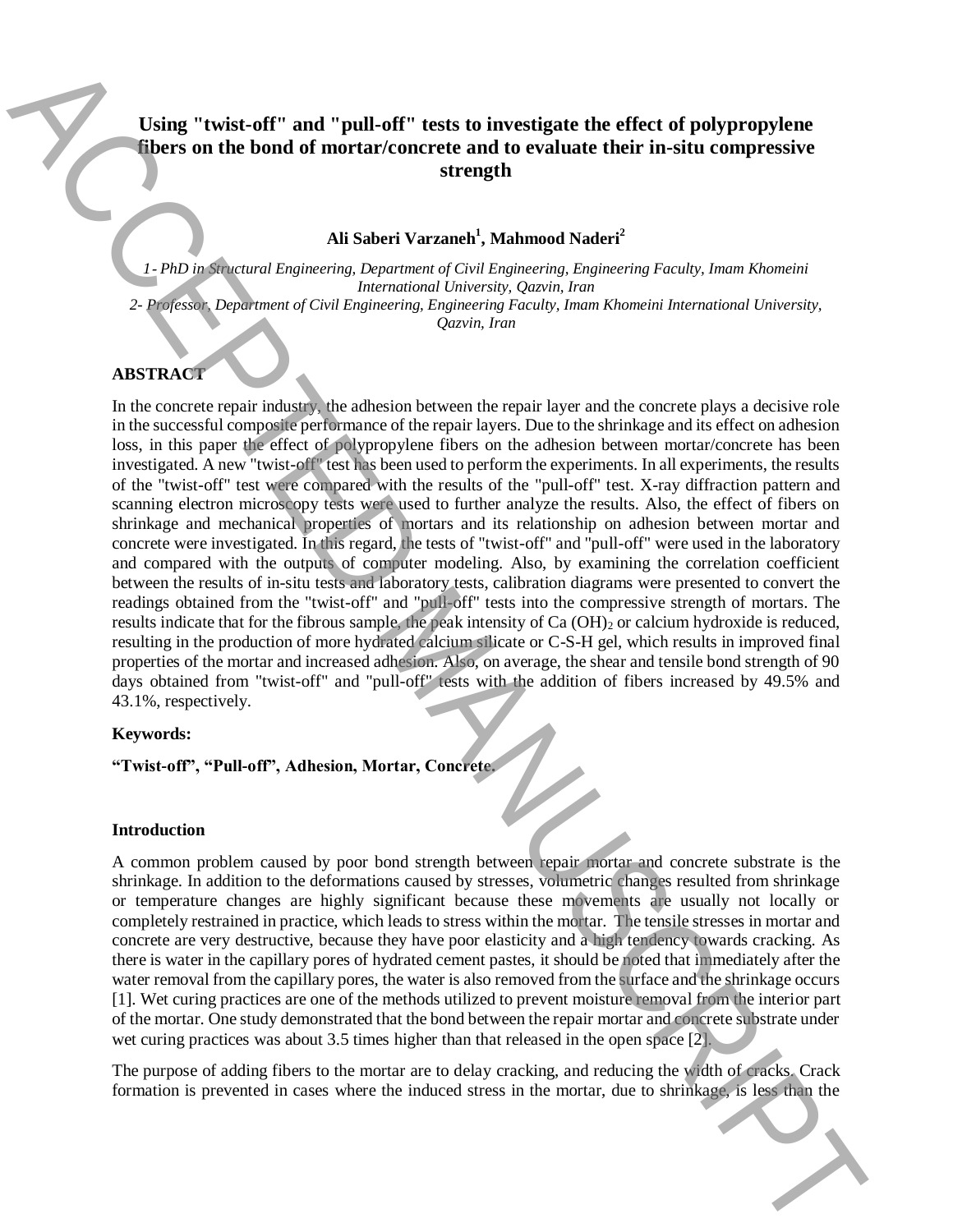tensile strength of the mortar. Fibers sew the two edges of cracks, thus preventing their propagation, which results in reduced shrinkage. A research study conducted on this found that adding polypropylene fibers reduced dry shrinkage of the specimens [3]. The addition of fibers could also have a positive impact on the mechanical properties of cementitious materials; however, in some research studies it has been demonstrated that the addition of too much fibers could produce defects in the properties of the cementitious materials [4-6]. A great deal of research has been conducted concerning the effect of shrinkage on adhesion. In these studies, it was stated that rupture in multilayer systems is often due to inconsistency between characteristics of the repair layer and substrate [7]. One of the important characteristics is shrinkage, as early shrinkage could result in micro-cracks [8]. Shrinkage between two surfaces causes reduced adhesion between them and the occurrence of rupture at the interface [9-10]. The substrate of 19.6 metric First substrate to 19.6 metric substrate to 19.6 metric substrate to 19.6 metric and 19.6 metric of 42.8 metric of 42.8 metric of 42.8 metric of 42.8 metric of 42.8 metric of 42.8 metric of 42

The current research study is divided into three parts. Part one explores the effect of fibers on shrinkage of the repair mortars. Part two examines the effect of fibers on the bond strength between the repair mortar and concrete substrate with respect to reduced shrinkage in the fiber containing mortars. In the final part, using the semi-destructive methods, the compressive strength of the repair mortars containing polypropylene fibers is evaluated at different ages.

## **Methodology**

ASTM C157 [11] and ASTM C490 [12] standards were used to measure the shrinkage of repair mortars, and the value of shrinkage can be measured based on the percentile from the relation 1.

 $=\frac{L_{x}-L_{i}}{2} \times 100$  (1)

*G* Where, L is the length change of the sample, Li is initial sample reading minus Reference rod reading, Lx is the sample reading minus Reference rod reading and G is Reference rod length. The ASTM C109 [13] standard was utilized to measure the mortar compressive strength.

The wist-off test was applied to determine shear bond strength. Moreover, in order to evaluate the mortar compressive strength, 150 mm cubic samples were made and a steel cylinder adhered to the surface without core drilling; after which a twisting moment was inserted into the steel cylinder by using Torsion Testing Machine to separate crushed mortar and the cylinder from mortar surface.

### **Results and Discussion**

 $L = \frac{L_x - L_i}{\sqrt{2\pi}} \times 100$ 

Results illustrates the dry shrinkage of repair mortars with and without fibers at different ages. The results indicate that the shrinkage of all mortars starts after leaving the curing practices. Over time, the shrinkage of mortars increases, and the samples cured with curing agents obtain a higher value than the samples cured with water. The process of shrinkage is accelerated because the curing agents are not completely able to prevent the moisture outflow from the mortar, the outflow of free water from mortar and then the outflow of adsorbed water during the week of curing practices. Therefore, the mean 90-day shrinkage of M1 and M2 mortars containing polypropylene fibers was 11.1% and 14.3% lower than mortar without fibers, respectively. It was also observed that shrinkage was very high at an early stage, and the rate of shrinkage decreased over time.

The addition of fiber to the mortars cured with water increased shear bond strength between the repair mortar and concrete substrate to 29.2% and 43.4% at ages of 42 and 90 days, respectively. Moreover, shear bond strength for the samples cured with the curing agents was 34.4% and 51.5% at the ages of 42 and 90 days, respectively. Compared to mortars without fibers, the increase in shear bond strength of mortar with fibers is due to the increased crack width control and fiber shrinkage.

Adding fiber to the mortars cured with water increased the tensile bond strength between the repair mortar